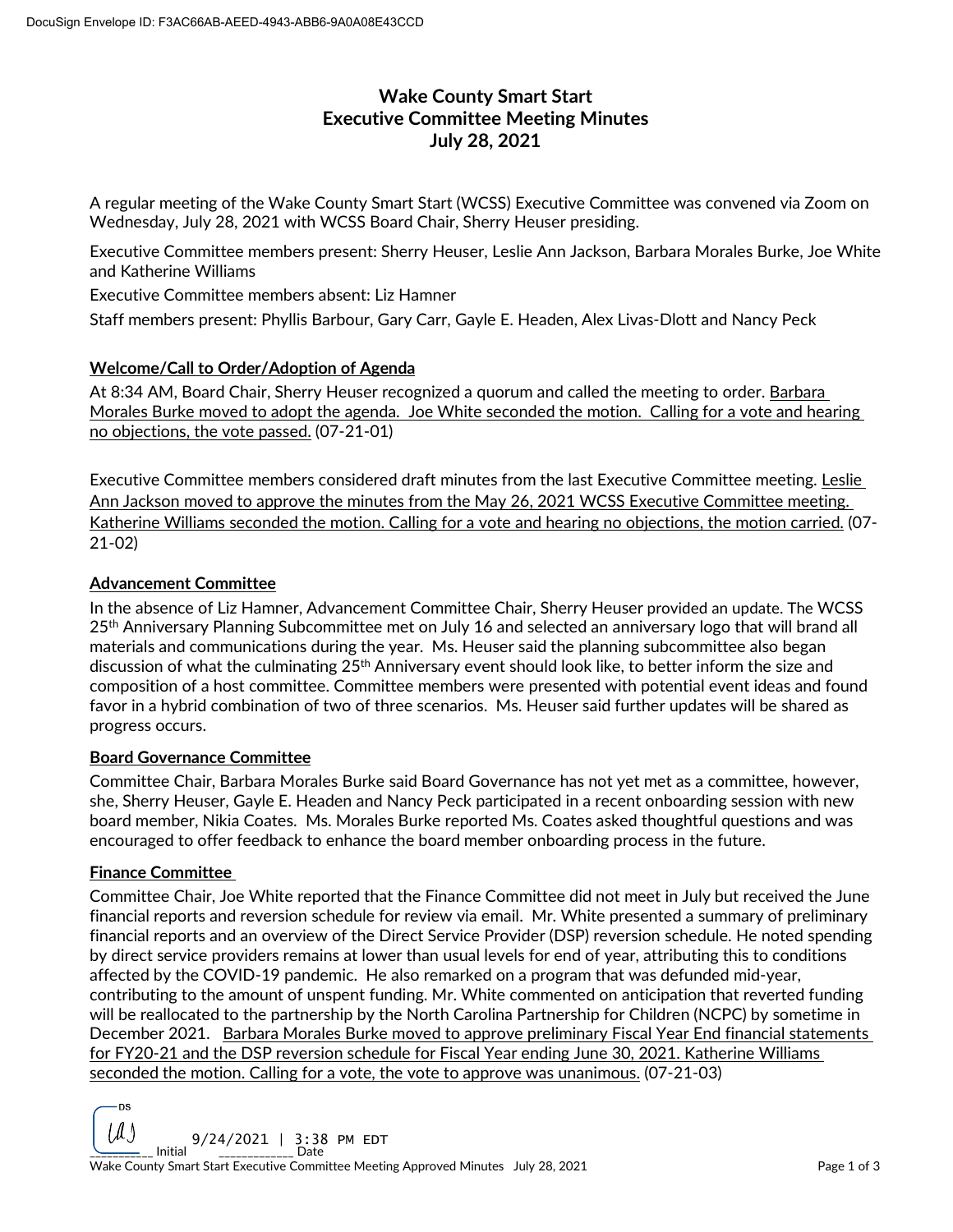# **Chair's Report**

Chair, Sherry Heuser began her report with an update on board committee assignments. She informed that she and Barbara Morales Burke are assessing where to place board members with consideration for recent significant changes to committees, reshuffling members to provide them with new committee work experiences and placement of several newer board members who have not been previously assigned to a committee. Ms. Heuser plans to have conversation with board members on an individual basis and anticipates committee assignments to be in place by the August board meeting. She urged committee chairs to think about community volunteers who might serve on their committee, citing the desire for diverse community voices and involvement in decision making processes.

Sherry Heuser provided information about the process and timeline for FY20-21 Executive Director performance evaluation.

## **Executive Director's Report**

Executive Director, Gayle E. Headen presented a staff recommendation and supporting information for adding a full-time staff position to assist the Pre-K department with applications. Following questions, Katherine Williams moved to approve the addition of one full-time Application Processing Assistant position for the Pre-K Department. Barbara Morales Burke seconded the motion. A vote was called for and all being in favor, the motion carried. (07-21-04)

Gayle E. Headen provided an update on the following topics:

- Wake ThreeSchool: Ms. Headen stated that Carol Orji has begun her new role as Manager, Wake ThreeSchool while simultaneously assisting Lynn Policastro transition into her position as Manager, Early Childhood Initiatives (ECI). Ms. Headen said activity is underway to fill the three previously approved Wake ThreeSchool positions, beginning with internal job postings which will be followed by external postings for positions not filled internally. Wake ThreeSchool is also preparing for the completion of a community study including a community assessment. A Request for Proposals (RFP) for a consultant to lead the assessment has been posted on the WCSS website with a deadline of July 30, 2021.
- Office Reopening Plans: Ms. Headen informed committee members that plans for office reopening and return to work in the office have been shared with staff. She said plans based on a multi-phase approach built on a framework of workplace options, operational modifications and a mask policy were developed with consideration for staff and visitor safety, staff opinion feedback, CDC, state and local guidelines. Ms. Headen emphasized that plans are subject to change, but currently call for reopening the office to the public on September 7, 2021. She said announcements will be posted for outdoor applications events, however the office will be closed to walk-in visitors and in-person meetings.
	- o Ms. Headen said workplace options will include full remote work environment, a hybrid of remote and in-office workplace and fully office-based. WCSS supervisors have evaluated each staff position to determine how specific work requirements suit the various models.
	- $\circ$  WCSS is working with an architect to determine a short-term layout and address identified space priorities: a more welcoming family intake area, community and meeting space, and office, cubicle, and "hoteling" workspace areas. WCSS will use the one-year lease extension to continue evaluating space needs to determine whether major modifications to the current space or relocation to a new building are in the organization's best interests.
	- Ms. Headen reported that WCSS has also developed guidelines for a return to participation in external community outreach events. She said participation in events will be evaluated based on screening priorities including those in most vulnerable communities and mostly familyfocused, staff capacity and availability and agency needs.
	- $\circ$  Ms. Headen stated that WCSS has established a mask policy consistent with current CDC guidelines, acknowledging that it may be superseded by any new guidance from specific departments within the state having oversight for Smart Start.

 $\frac{1}{2}$  Initial  $\frac{1}{2}$   $\frac{1}{2}$   $\frac{1}{2}$   $\frac{1}{2}$   $\frac{1}{2}$   $\frac{1}{2}$   $\frac{1}{2}$   $\frac{1}{2}$   $\frac{1}{2}$   $\frac{1}{2}$ 9/24/2021 | 3:38 PM EDT

DS II I